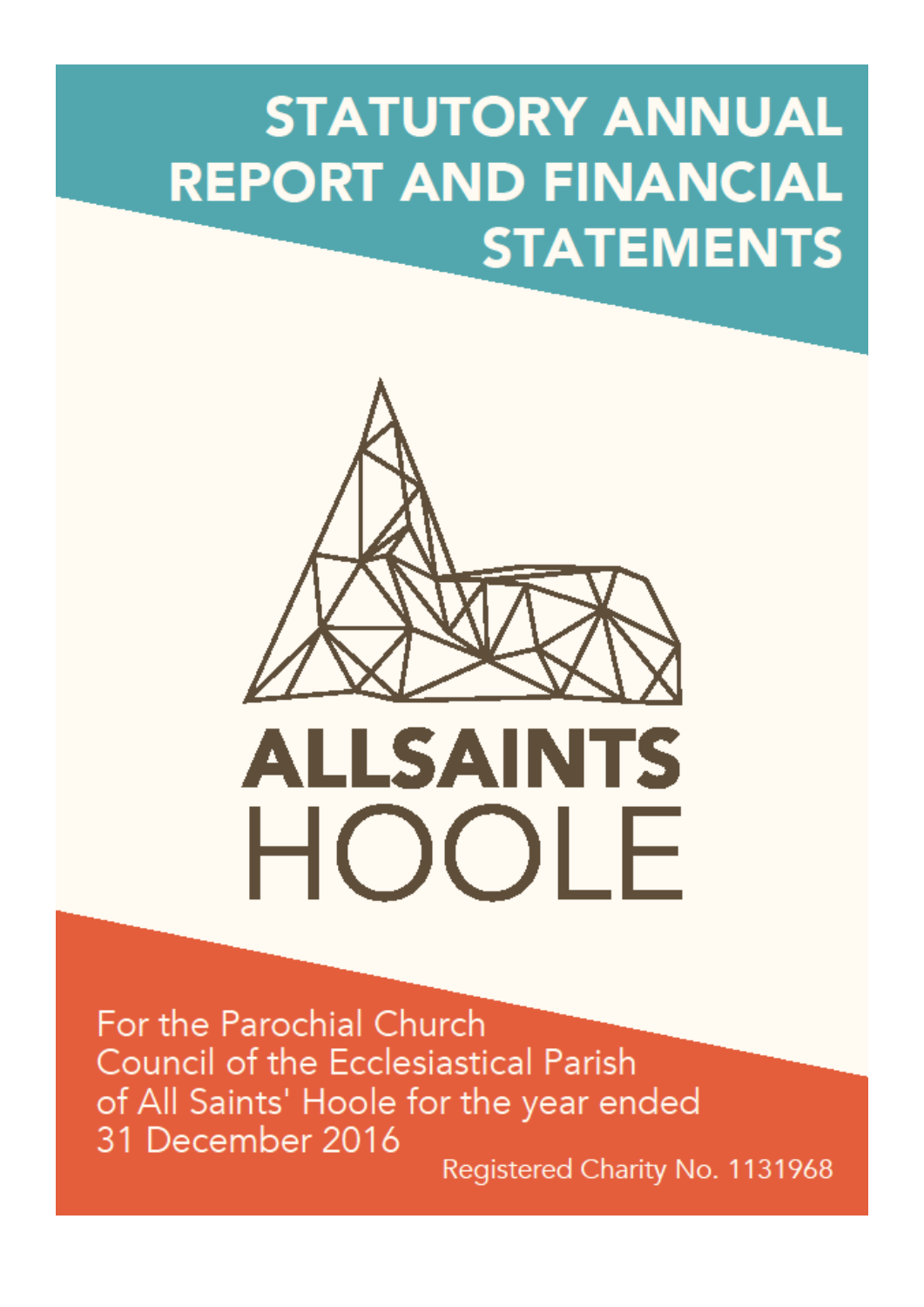# **Agenda for the Annual Vestry Meeting of All Saints Church, Hoole, at 1.30pm on Sunday 23rd April 2017**

- 1) Apologies for Absence
- 2) Minutes of the Vestry Meeting held on Wednesday  $27<sup>th</sup>$  April 2016
- 3) Vote of Thanks to the Church Wardens
- 4) Election of Two Church Wardens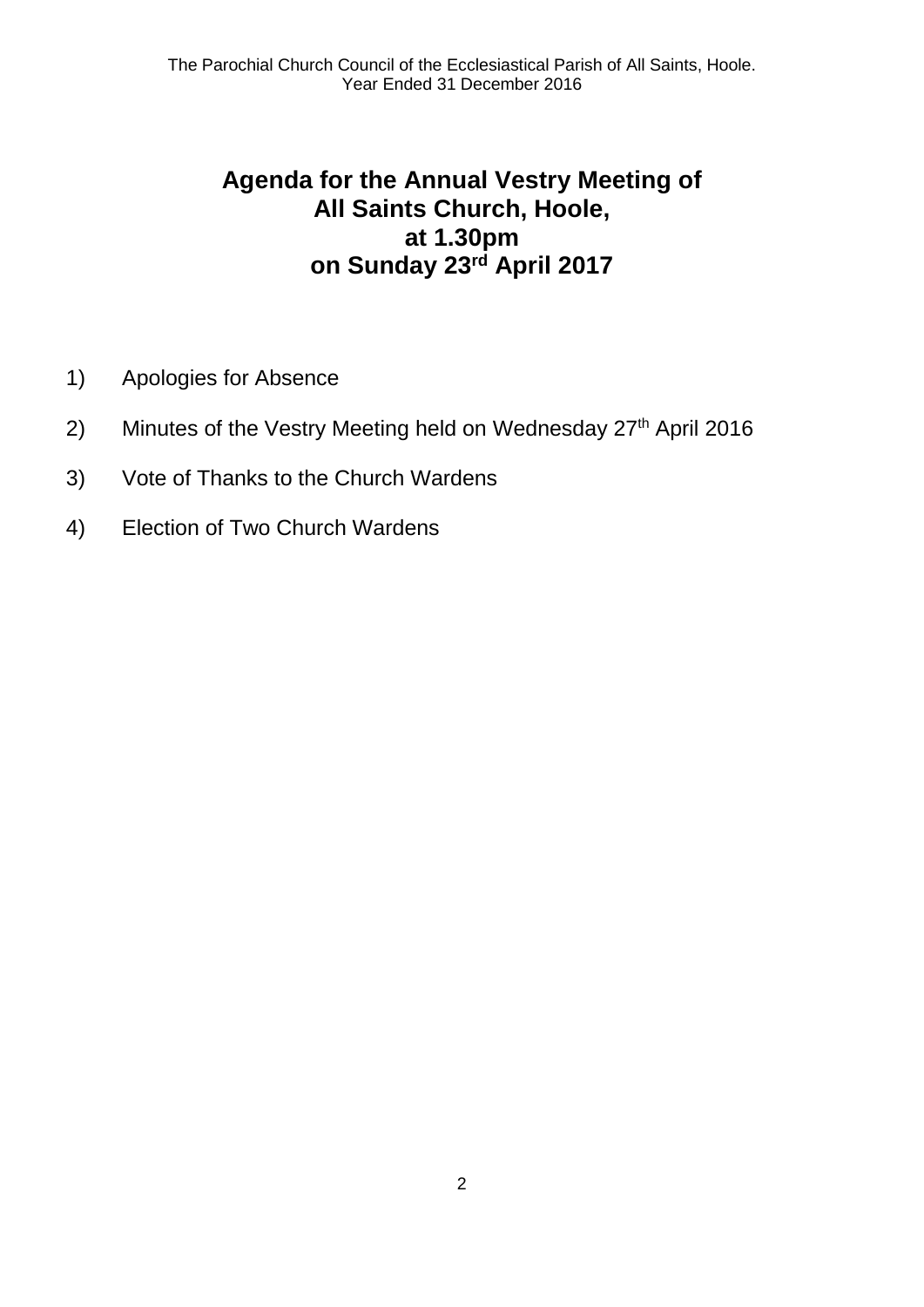# **Agenda for the Annual Parochial Church Meeting of All Saints Church, Hoole, at 1.30pm on Sunday 23rd April 2017**

- 1) Apologies for Absence
- 2) Minutes of the Annual Parochial Church Meeting held on Wednesday 27<sup>th</sup> April 2016
- 3) Matters Arising
- 4) Report on the Electoral Roll
- 5) Report on the proceedings of the PCC
- 6) Report on the Financial Affairs of the Parish and the Receiving and Adopting of the Audited Accounts for 2016
- 7) Report on the Goods, Fabric and Ornaments of the Church
- 8) Report on the proceedings of the Deanery Synod
- 9) Election of three Deanery Synod members to serve for 3 years
- 10) Election of four ordinary PCC members to serve for 3 years
- 11) Appointment of Welcomers
- 12) Appointment of Auditors
- 13) Vicar's Remarks

14) Any Other Business *(Questions, comments, observations etc which you wish to raise should be handed, in writing, to John Kirkland not later than Wednesday 12th April 2017)*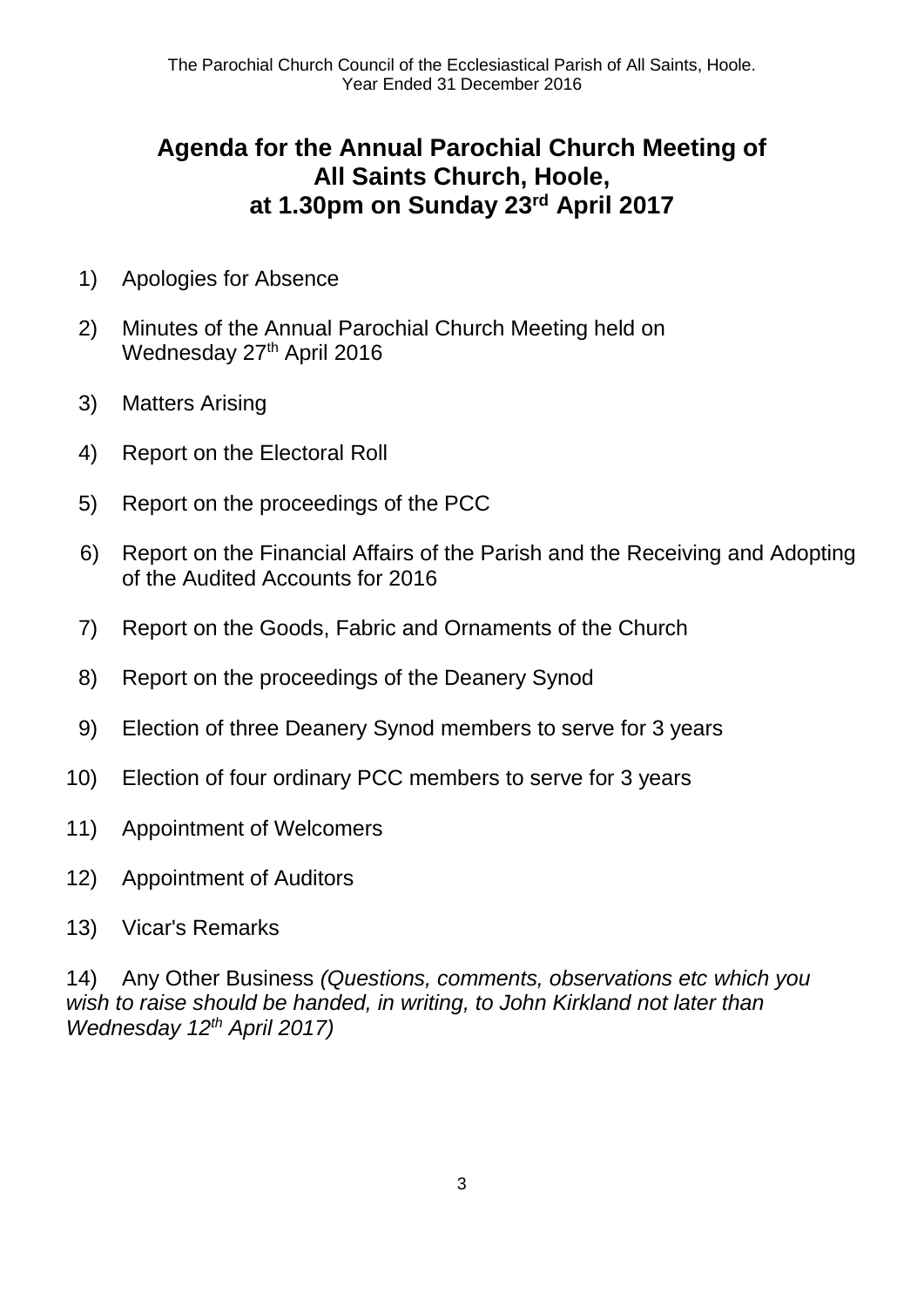# **Minutes of the All Saints Hoole Annual Vestry Meeting Wednesday 27th April 2016**

#### **Welcome**

The meeting began with a short time of prayer and worship including a reading from Acts1 v.1-11 led by John Kirkland where he highlighted the great truths from the passage:

- Jesus is alive
- He is ruling in heaven and is Lord of the Church and the world
- He promised his Holy Spirit to continue His work
- He sends us to be His witnesses to the ends of the earth
- He will return at the end of the age

#### **Apologies**

Vicki Bulgin, Suzanne Christopher, Helen Glenn, Gill Holt, Pat Pawson, David Pawson, Patrick Hill, Rachel Gomersall, Garnett Carr, Janet Carr, Ann Cottier, David Cottier, Sheila Greenwood, Debbie Wood, Geoff Collins, Rosy Smith, Martin Smith, Catherine Willetts.

#### **Those in attendance**

John Kirkland (Chair), Alex Lewis(Secretary), John Lewis, Pamela Male, Bill Holt, Laura Walker, Francis Hibbert, Sarah Dale, Kate Kirkland, Christina Beveridge, Julie Tynegate, Steve Tynegate, Ken Wood, Rick Hemmings, Elaine Hemmings, Helen Ellis, Jim Ellis, Anita Benson, John Benson, John Patterson, William Barber, Reg Bolton, Jane Bolton, Bill Morgan, Adam Christopher, Ron Glenn, Paul Treby, Lis Treby, John Chester, Ann Chester, Yvonne Heath, Lyn Collins, Jackie Sears, Hilary Shergold, Karen Hill, Maria Wilkinson, Christopher Wilkinson, Roy Greenwood, Harold Aldridge, Gill Aldridge, Charles Simkiss.

#### **Minutes of Last Meeting**

The minutes from the Annual Vestry meeting held on Wednesday 22nd April, 2015 were accepted as a correct record and signed.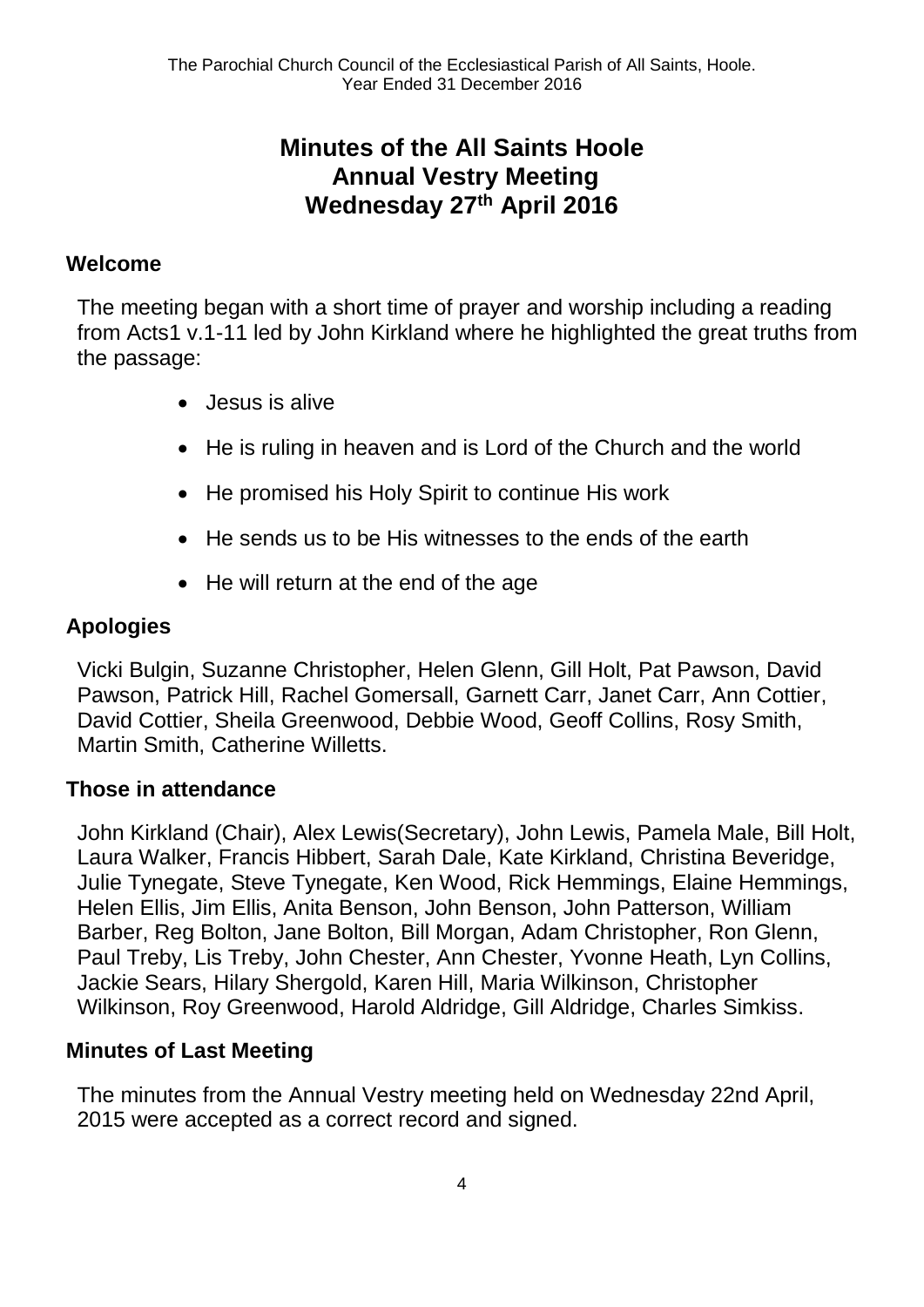#### **Vote of Thanks to Churchwardens**

John Kirkland thanked the wardens, Vicki Bulgin and Steve Tynegate and deputy wardens, Charles Simkiss, Ian Speechley and Julie Tynegate on behalf of the church. He especially wanted to thank Vicki and Steve for their faithful service to Christ and the church and for their wisdom. He noted that this service included attendance at meetings, including the Leadership Team, being early before services to ensure that everything was ready and their awareness during services of the needs of the congregation, which can impact on their own ability to worship. He also thanked Charles, Ian and Julie for their willingness to serve in rota and work hard to ensure that services run smoothly.

#### **6. Election of New Churchwardens**

| <b>Proposed</b><br><b>Churchwardens</b> | <b>Proposed by</b> | Seconded by         |
|-----------------------------------------|--------------------|---------------------|
| Vicki Bulgin                            | Debbie Wood        | Jim Ellis           |
| <b>Stephen Tynegate</b>                 | Ken Wood           | <b>Yvonne Heath</b> |

There being no other nominations, both Steve and Vicki were duly elected as Churchwardens for the next 12 months.

The meeting was closed by John Kirkland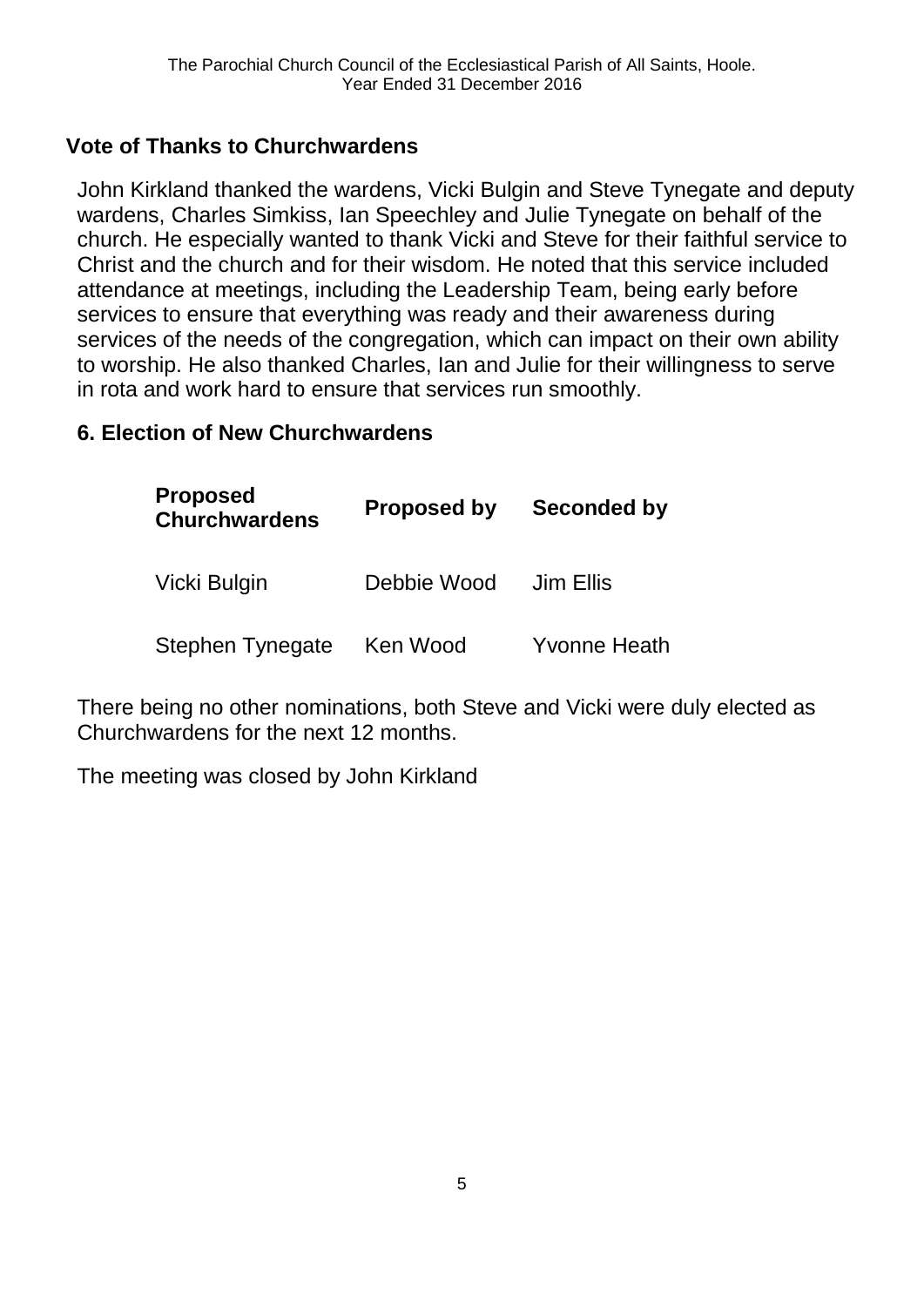# **Minutes of the All Saints Hoole Annual Parochial Church Meeting Wednesday 27th April 2016**

#### **1. Apologies for absence**

Vicki Bulgin, Suzanne Christopher, Helen Glenn, Gill Holt, Pat Pawson, David Pawson, Patrick Hill, Rachel Gomersall, Garnett Carr, Janet Carr, Ann Cottier, David Cottier, Sheila Greenwood, Debbie Wood, Geoff Collins, Rosy Smith, Martin Smith, Catherine Willetts.

#### **Those in attendance**

John Kirkland (Chair), Alex Lewis (Secretary), John Lewis, Pamela Male, Bill Holt, Laura Walker, Francis Hibbert, Sarah Dale, Kate Kirkland, Christina Beveridge, Julie Tynegate, Steve Tynegate, Ken Wood, Rick Hemmings, Elaine Hemmings, Helen Ellis, Jim Ellis, Anita Benson, John Benson, John Patterson, William Barber, Reg Bolton, Jane Bolton, Bill Morgan, Adam Christopher, Ron Glenn, Paul Treby, Lis Treby, John Chester, Ann Chester, Yvonne Heath, Lyn Collins, Jackie Sears, Hilary Shergold, Karen Hill, Maria Wilkinson, Christopher Wilkinson, Roy Greenwood, Harold Aldridge, Gill Aldridge, Charles Simkiss.

#### **2. Minutes of the last meeting**

The minutes from the Annual Parochial Church Meeting held on the 22nd April, 2015 were accepted as a true record and signed.

#### **3. Matters arising**

It was noted that last year it was recorded that a new Electoral Roll officer should be appointed. This has not yet happened and John Kirkland stated that this would be rectified.

#### **4. Report on the Electoral Roll**

It was reported that there were 227 people on the electoral roll for 2016, which was a decrease of one. John reported that the figures on the Parish directory - 327 adults and 90 children - were more significant as more than 4 people had joined All Saints in the last year. John wondered if some people do not feel the need to join the Electoral Roll. At the Lead Academy the Leadership Team had recently considered what "success" in church membership looks like. Is it numbers in the pews, or is it the number of people becoming Christians, how we bear fruit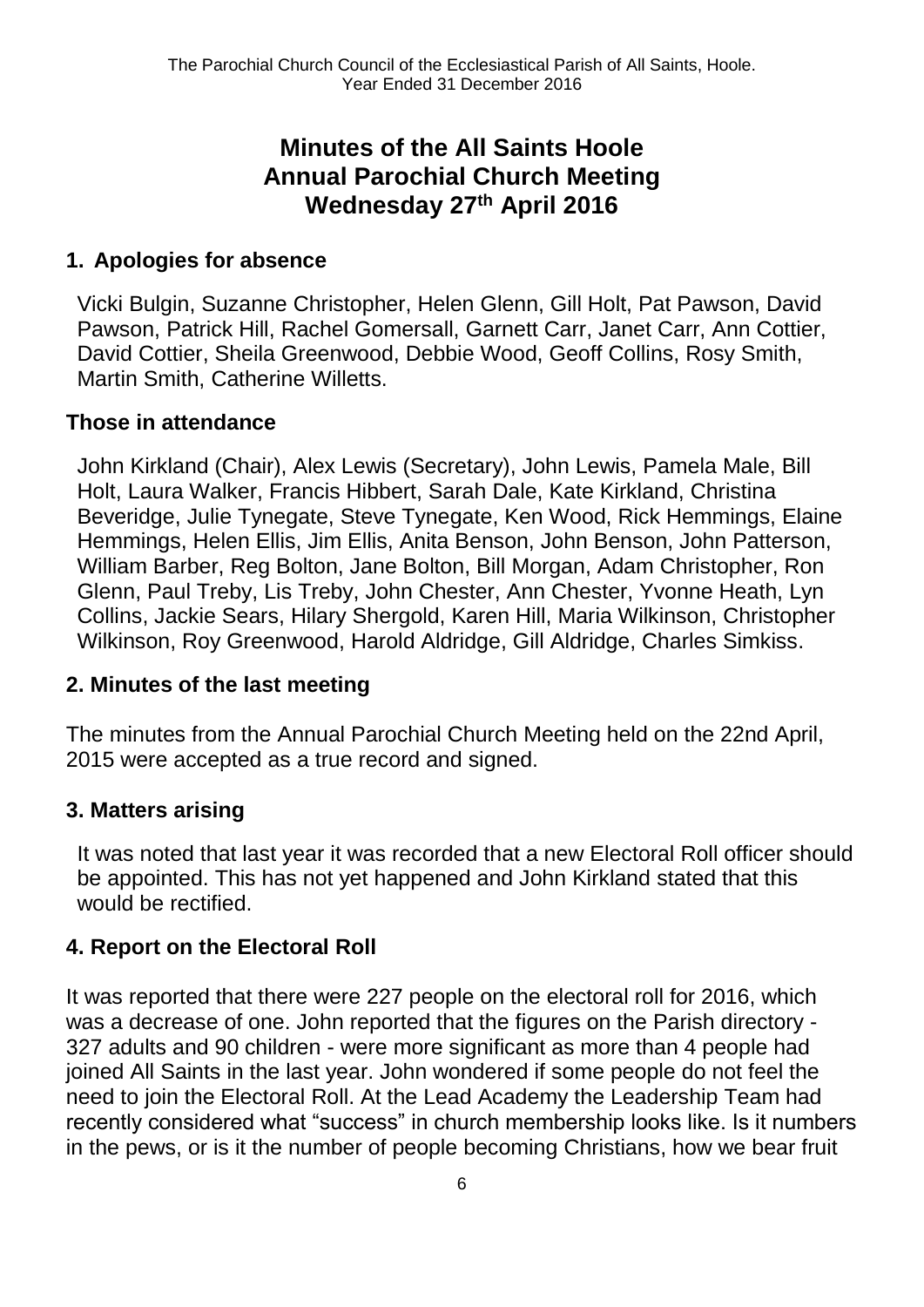on our frontlines and the way we make a difference in our local community? We need to consider what impact we make and if we would be missed if All Saints was not there. John felt that this was not the case as God was working through individuals but we need to think and pray about this as a church.

Thanks were extended to Elaine Hemmings and Helen Dymond for the work that they do in preparing and collating the Electoral Roll.

#### **5. Report on the Proceedings of the PCC**

There were no questions or queries about the report. Alex Lewis was thanked for her work as PCC secretary. John noted that much of the business of the PCC this year had been complex due to changes in employment legislation.

#### **6**. **Report on the Financial Affairs of the Parish**

Bill Morgan gave a verbal summary of the 2015 report, the main points of which were:

- The independent examiner, Nick Jenkins, was happy that the Accounts and the accounting records comply with the requirements of the Charities Act, 2011
- For the  $6<sup>th</sup>$  year he waived his firm's audit fee
- The Finance Committee examined the accounts in detail and had recommended to the PCC that the accounts be accepted at this meeting
- The total income amounted to £274,636
- 67% of this came from church giving, donations and Gift Aid claims
- Of the total income £267,695 was needed to meet the day-to-day working expenses
- A surplus of £6,941 was recorded
- £3,000 of this has been transferred to the Café as a subsidy
- £3,000 has been added to the Stabilisation Fund
- The balance of £941 has been added to the working capital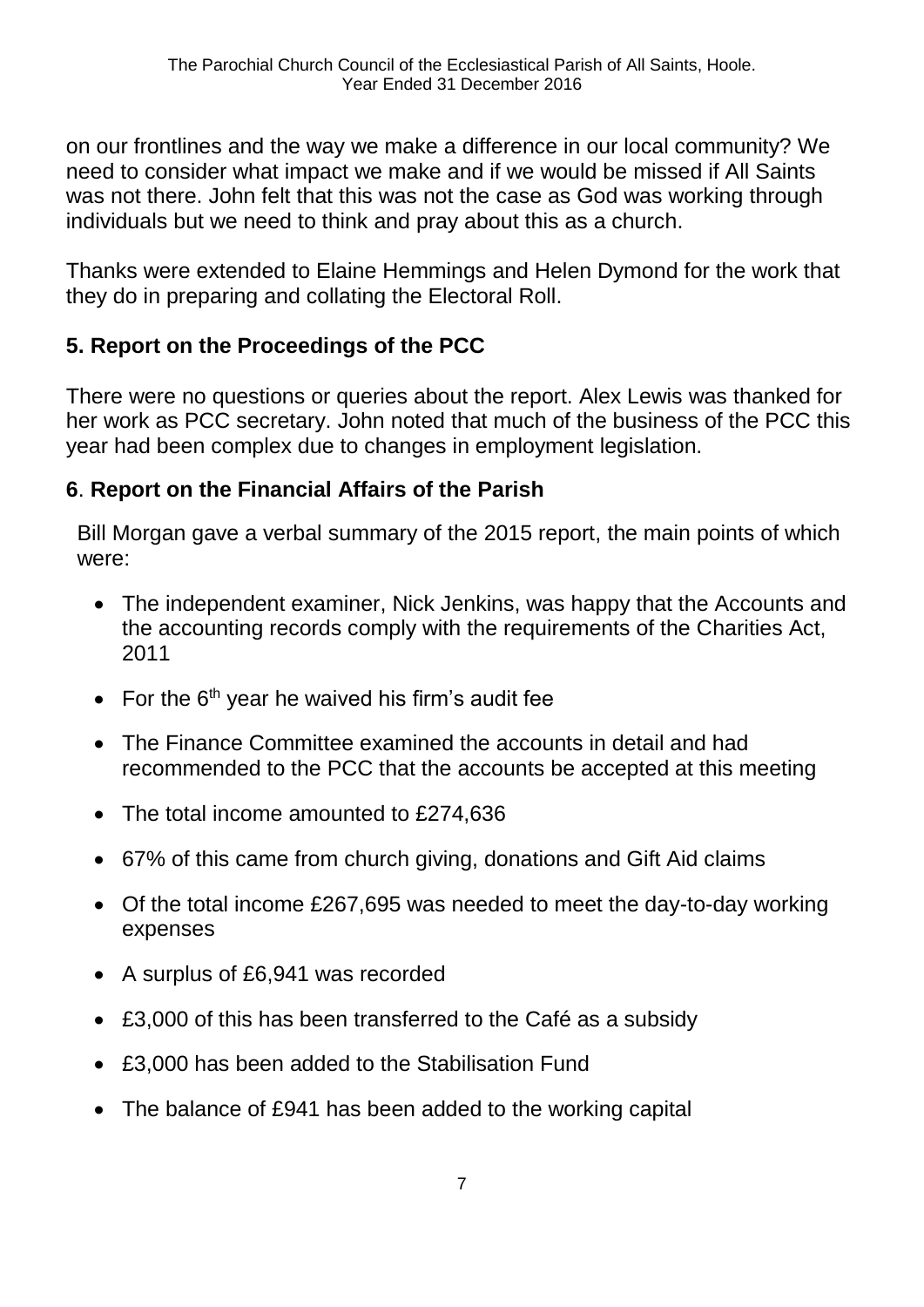- Bill noted that substantial changes in the last two Budgets relating to Savings Income and Dividends could have the effect of reducing the overall tax bill of those church members whose giving is linked to a Gift Aid claim. It is important that members ensure that their overall tax bill is at least equal to the income tax which is reclaimed on their giving or they could be liable to the taxman
- The 2016 budget forecast that the total giving for the year may not reflect any increase in giving. However, the giving for the first 4 months of 2016 indicates an increase in Banker's Orders of 4.5% - approximately £5,300
- A single gift of £2,000 had been received, for which thanks was expressed
- Bill felt that it is possible that the predicted deficit of £6,500 in the first budget might well be eliminated and replaced with a break even situation

Bill gave thanks to God for the many blessings that He bestows on All Saints and on all the financial challenges.

Bill Morgan expressed his thanks to Roy Greenwood for his management of the accounts. Thanks were also extended to the Finance Committee.

There were no questions to Bill.

It was proposed by Pam Male and seconded by Rick Hemmings that the Financial Report be accepted. This was agreed unanimously.

John thanked Bill Morgan for his report and continued service as "Honorary Accountant". Thanks were also extended to Roy Greenwood for his work, to Helen Dymond and Chantal Proctor for book keeping, to the Monday morning money counters and to Finance Committee for managing the finances.

John noted that God has met all our financial needs and praised God for His faithfulness. He thanked church members for their faithful giving and asked everyone to continue praying as there are exciting possibilities in the future.

#### **7. Report on the Goods, Fabric and Ornaments of the Church**

John thanked the Church Wardens, Vicki Bulgin and Steve Tynegate for their stewardship of the building and for producing the report. There were no questions.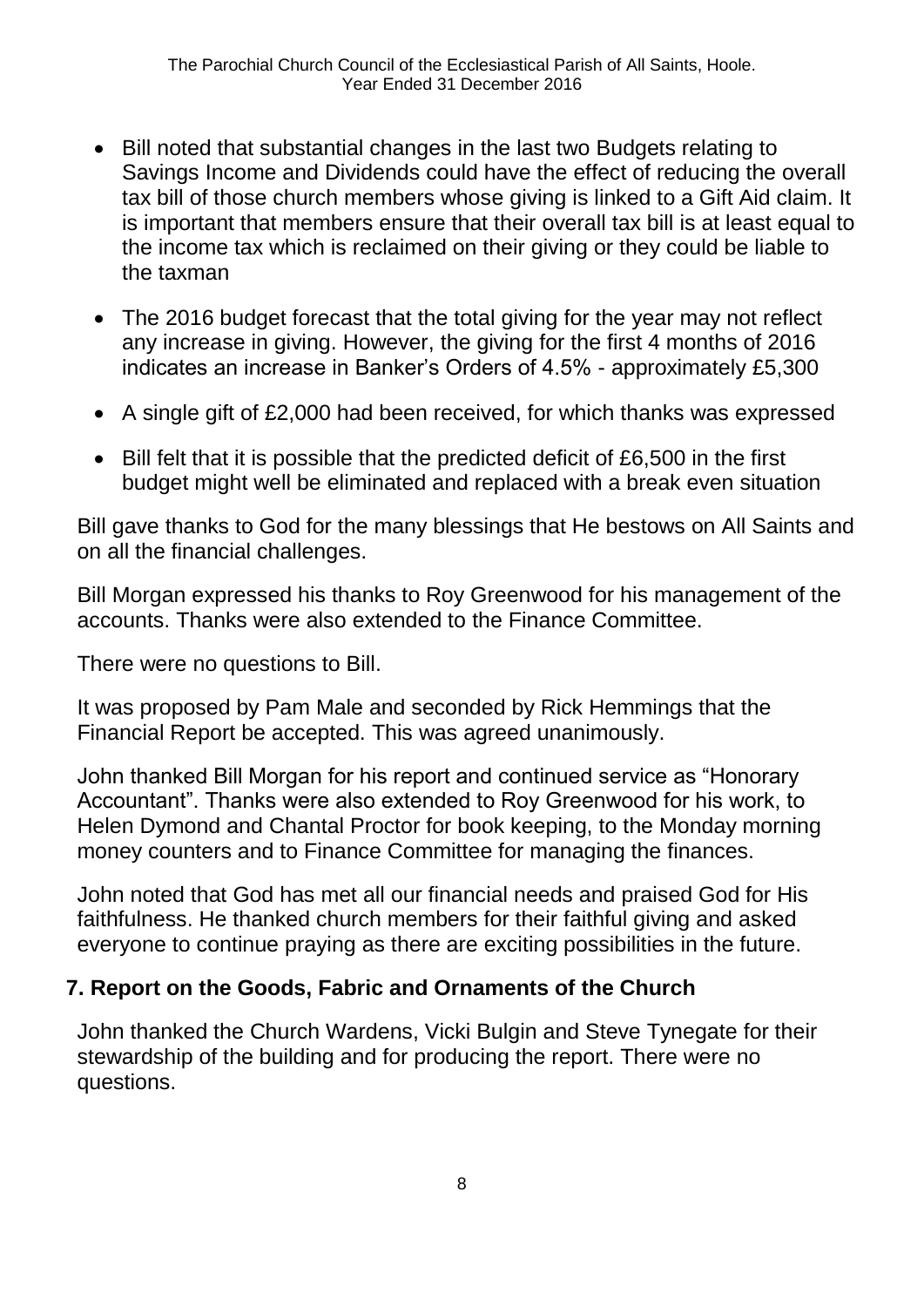Thanks were also expressed to Ken Wood and the Building Committee for their continued work and to Christina Beveridge, Church Centre Manager, for her hard work and her management of the site and Centre.

#### **8. Report on the proceedings of the Deanery Synod**

There were no questions about the report written by Roy Greenwood. Thanks were extended to Deanery Synod representatives Roy Greenwood, Kathryn Jones and Charles Simkiss.

#### **Praise for the last year**.

There was a time of prayer and thanksgiving, as we had completed looking back over the past year and would go on to look forward to the year to come. It was a time to reflect on what God had been doing in the church. This was followed by a time of open prayer.

#### **9. Election of 4 ordinary PCC members to serve for 3 years**

Before voting took place John took the opportunity to remind the meeting about the leadership structure within All Saints. There are 2 main bodies:

PCC: Has a role of governance, acting as Trustees in the legal sense. They set budgets, employ staff and care for the fabric of the building. They can delegate responsibilities to Standing Committee, other committees and to individuals and are consulted over all major issues. They oversee legal and regulatory matters.

The Leadership Team: The team is John Kirkland, Steve Tynegate, Vicki Bulgin, Sam Durdant-Hollamby and Helen Ellis. Their role is to lead the church under the overall leadership of the incumbent. It is to discern God's purpose for All Saints – 'why are we here?' and to discern God's purpose for the future – 'where are we going?' and 'how are we going to get there?' It is also to discern priorities in the implementation of the vision and to implement God's vision for All Saints, with other church members. Their role is also to pray for the vision and to communicate the vision effectively to the church and the diocese. The team pray for one another and especially for the incumbent. They also have the role of listening to the visionary ideas and passions of members of the church and to evaluate, encourage and equip their implementation.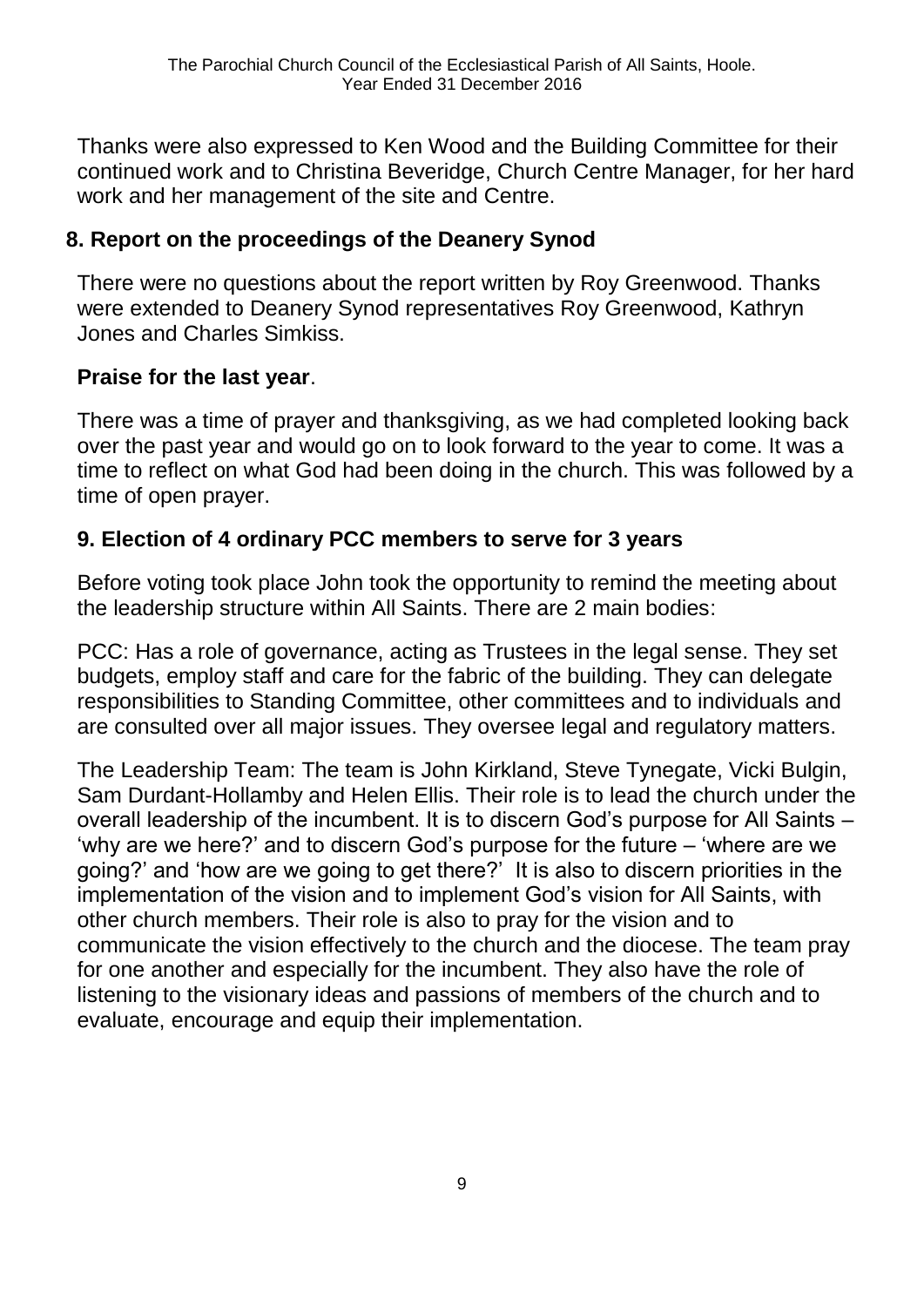The following were nominated for election onto the PCC:

| <b>Proposed PCC</b><br>members | <b>Proposed by</b>                | Seconded by          |
|--------------------------------|-----------------------------------|----------------------|
| Ken Wood                       | Jim Ellis                         | Sarah Dale           |
| <b>Alex Lewis</b>              | Paul Treby                        | Julie Tynegate       |
| <b>Princy Johnson</b>          | <b>David Cottier</b>              | J Lister             |
| Christopher<br>Wilkinson       | <b>Steven</b><br><b>Beveridge</b> | Laura Walker         |
| <b>Carol Frost</b>             | <b>Ron Glenn</b>                  | Paul Treby           |
| Angela Underhill               | Christina<br><b>Beveridge</b>     | <b>Penny Pallett</b> |
| Jim Ellis                      | <b>Hilary Shergold</b>            | Paul Treby           |

The following were elected:

Jim Ellis, Ken Wood, Christopher Wilkinson, Alex Lewis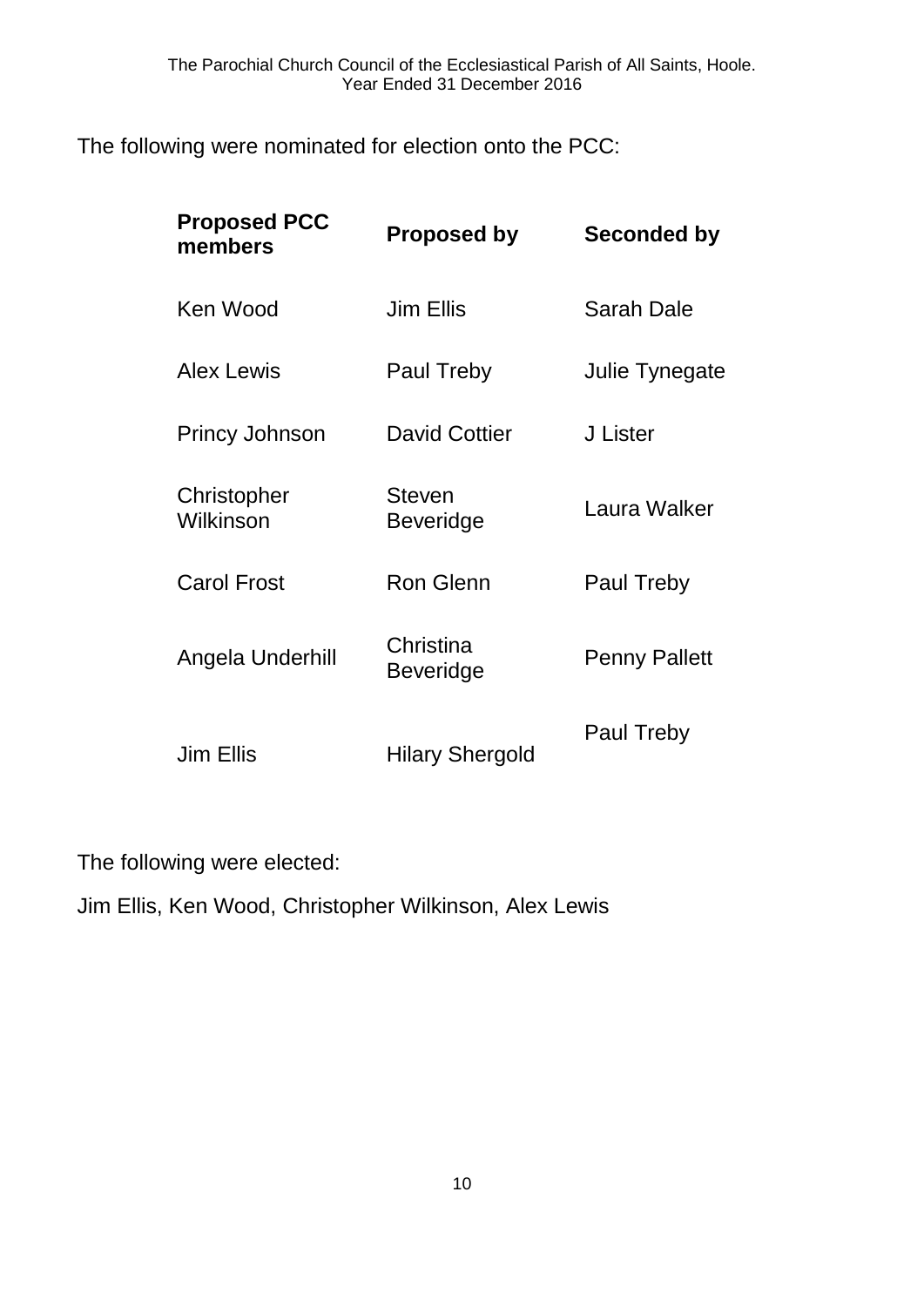#### **10. Appointment of Welcomers**

John thanked the current Welcomers for the work that they do. All Saints has new people almost every Sunday, so the welcome is crucial. John wanted to single out Yvonne Heath especially for thanks. A 'mystery worshipper' had visited the church earlier in the year and had commented especially on the welcome that he had received from Yvonne saying he had been greeted warmly, felt welcomed and it wasn't what he had expected. The church should pray for more 'Yvonnes'. The Wardens were given authority to expand the teams as necessary.

#### **11. Appointment of an Independent Examiner**

It was proposed by Reg Bolton, seconded by Francis Hibbert and agreed unanimously that the current auditors (UHY Hacker Young) be approached to audit the accounts in the coming year.

#### **12. Vicar's Remarks**

John began by thanking everyone in the Church family for their faithful and committed service.

John reminded the meeting that Vicki had spoken in the last 'Sunday at 6' in response to the question "Do Christians get paid?" that we were paid for 2,000 years ago. Our service is a response to what Jesus did for us. Many lead busy and demanding lives yet are willing to give their time in Christian service. John expressed his thanks for this.

John went on to share the vision with All Saints. The church has a new logo, which Sam D-H was to explain, and this will now happen at some time in the future. The core vision of All Saints is to make disciples who make disciples, so seeing people grow in faith in Jesus, becoming more like him and sharing their faith. John felt that our studies on "Fruitfulness on the Frontline" were one of the most significant things that the church family had done. The BLESS strategy has also been important – BEGIN with prayer, LISTEN to the needs of the community, EAT (or drink) with them, SERVE them and STORY – tell their story of what God has done.

John went on to talk about "releasing the missional imagination of the congregation". This had come from the Lead Academy, which the Diocese had sent the Leadership Team on. It also ties in with the theme of "Game Changers" from Spring Harvest at Easter. This is the idea that God gives his people ideas or dreams of how things are when Jesus is King. The Leadership Team had been made aware of a church in New Zealand where the leadership team prayed for a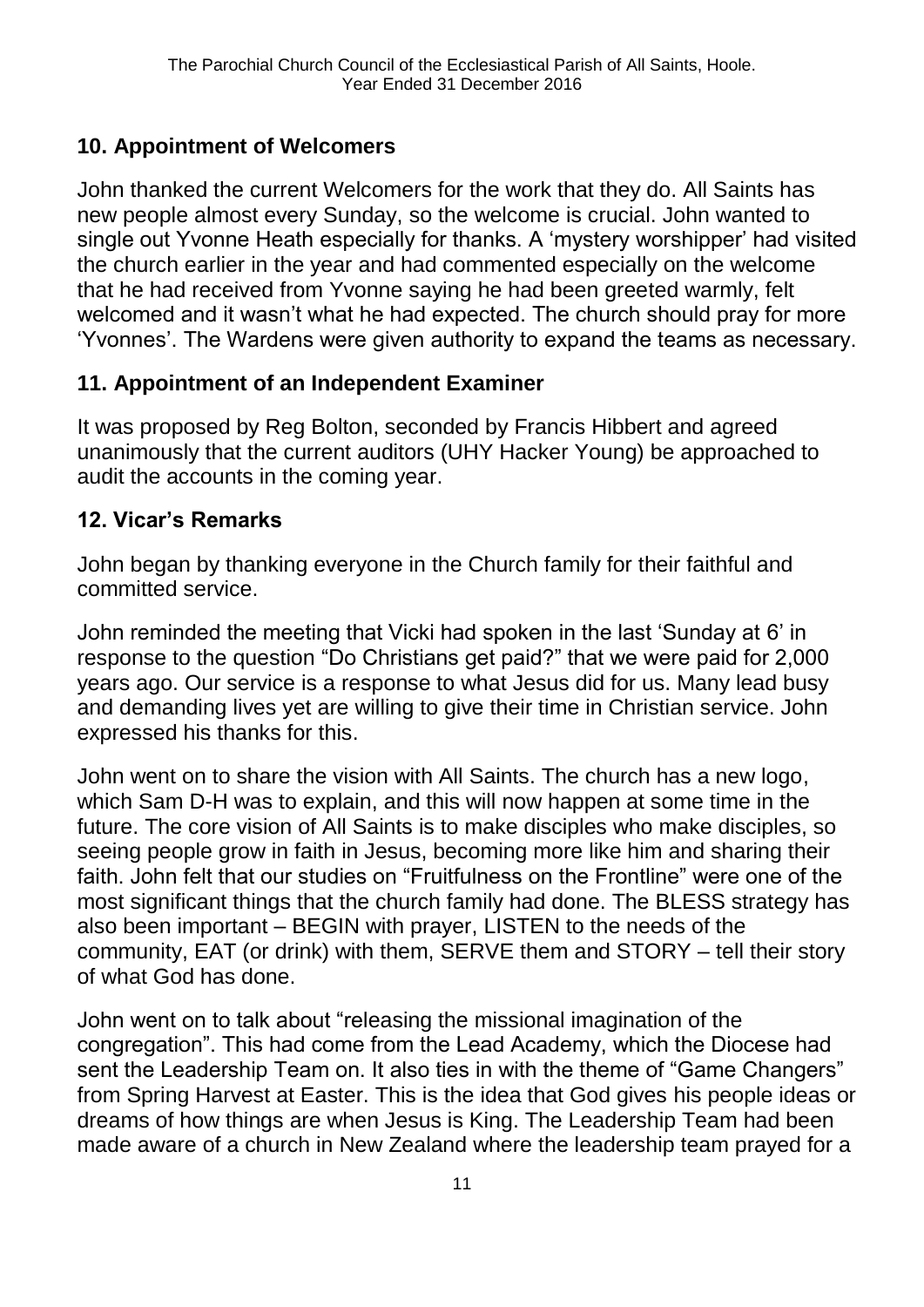year that God would give his people visions and ideas. The church family were then invited to share their dreams. Some had common ideas and were invited to work together, other ideas received lots of interest and came to fruition whilst others didn't and were deemed not to be part of God's plan at present. As a result the church was instrumental in setting up a variety of community outreach projects including a church bank, a community health centre and a half-way house for young adults with psychiatric problems.

The Leadership Team want to encourage everyone at All Saints to dream dreams, to wait on God in prayer and praise, to ask the question, "What do you want me to do, Lord?" and to listen to what God says to us. These dreams can be shared at an Open to God to find out who shares the same dreams. The Leadership Team would support, encourage and provide accountability to the individual or group as they put their dream into practice, but it is not the job of the Leadership Team to lead or organise it.

John went on to remind the meeting that the church already has a history of dreams becoming realities. Care Group, Café, Minis and Dinkies, Costa Holidays and Messy Church were all the dreams of individual church members come to fruition and gone on to have wonderful results. The best initiatives come from the congregation and not the leadership - where decision making is close to the point of delivery. Having listened to members of the congregation talking about such issues as homelessness and migrants and refugees at 'Sunday at 6', John believes that God is already calling some people to serve Him. Jim Ellis had talked about "hanging on God's coat- tails" and we should be looking at where God is working in the parish and challenging ourselves to think about how we can work with Him. This is both an encouragement and a challenge. We should watch, listen and pray to see where God is leading us …and tell the Leadership Team.

Steve Tynegate thanked John on behalf of the church family. He commented once again on John's faithful and unstinting service, stating that John was an amazing model of a "servant leader". His preaching and teaching is Spirit-filled and he has true dedication to his calling. Steve also thanked Kate for her support of John.

#### **13. Any Other Business**

There was no further business.

The meeting closed with a period of open prayer for the coming year.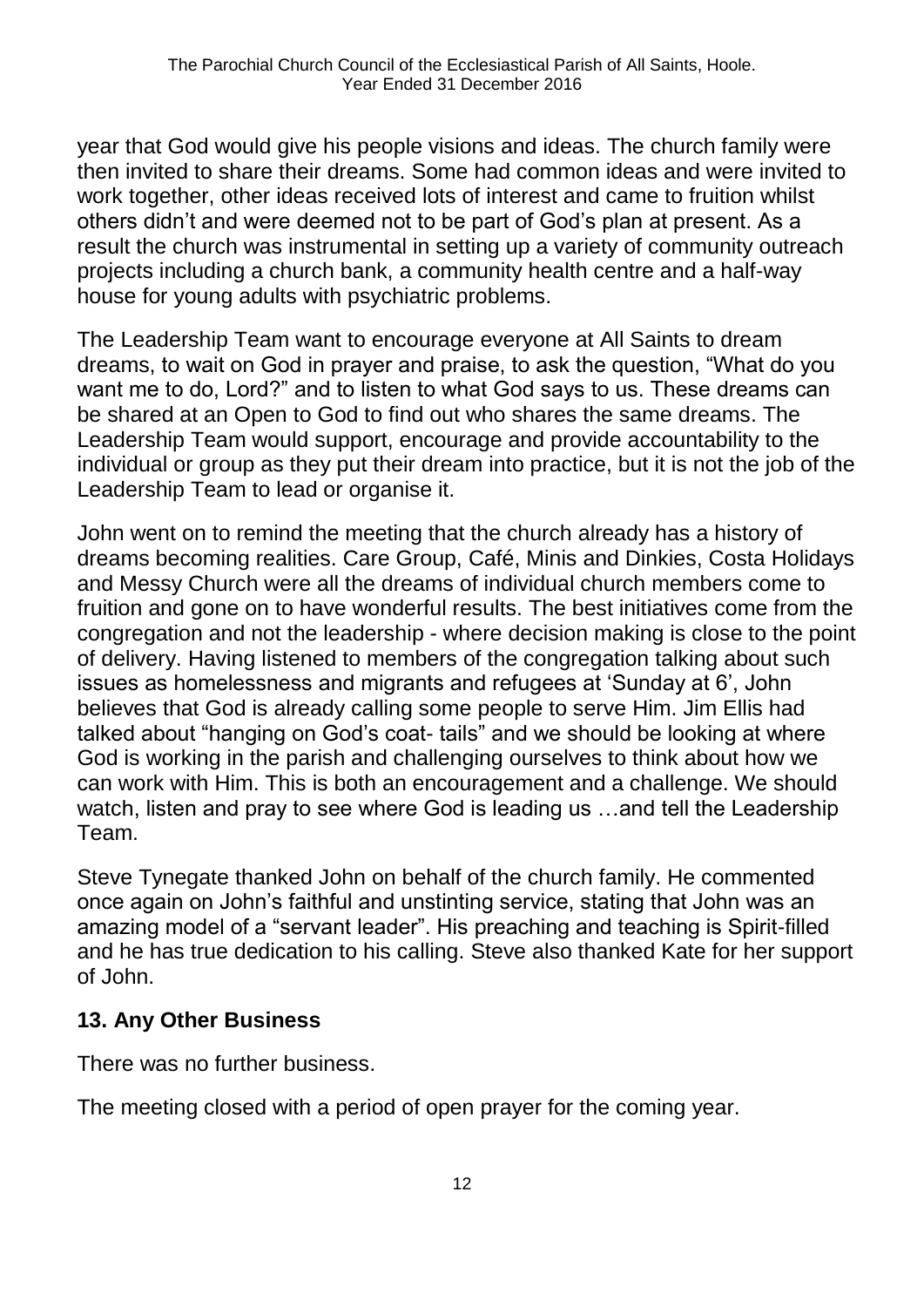# **Statutory Reports**

# **Report on the Goods, Fabric and Ornaments of the Church**

### **Contacts: Vicki Bulgin and Steve Tynegate**

#### **Introduction**

The Churchwardens are required to report on this area to the APCM. This is a summary report; details can be found in the minutes of the Building Committee meetings.

As in previous years, the end of year review reveals again how blessed we are to have active groups of people working hard to maintain our buildings – concerning both the Church and the Church Centre, together with their contents. We are most grateful to them all and give them our most heartfelt thanks.

#### **FABRIC**

#### **Maintenance work carried forward from previous years:-**

Maintenance is always being done in order to keep the buildings in good repair; small projects are undertaken as needed.

#### **New work undertaken April 2016 - March 2017**

- 1. The flat roof on the Church Centre has been repaired and the Centre corridor redecorated.
- 2. We have replaced the lighting in Eagle with LED units, which are a significant improvement.
- 3. Storm Doris brought down a finial from the Church roof, which damaged slates and guttering. Emergency repairs were carried out and the building was secured, full repairs are now being planned.
- 4. We have been looking at options for the orchard, should we decide to expand or develop the Centre.
- 5. The Quinquennial was carried out in February. The report was encouraging with no major issues raised, all the recommendations are being progressed and good progress is being made.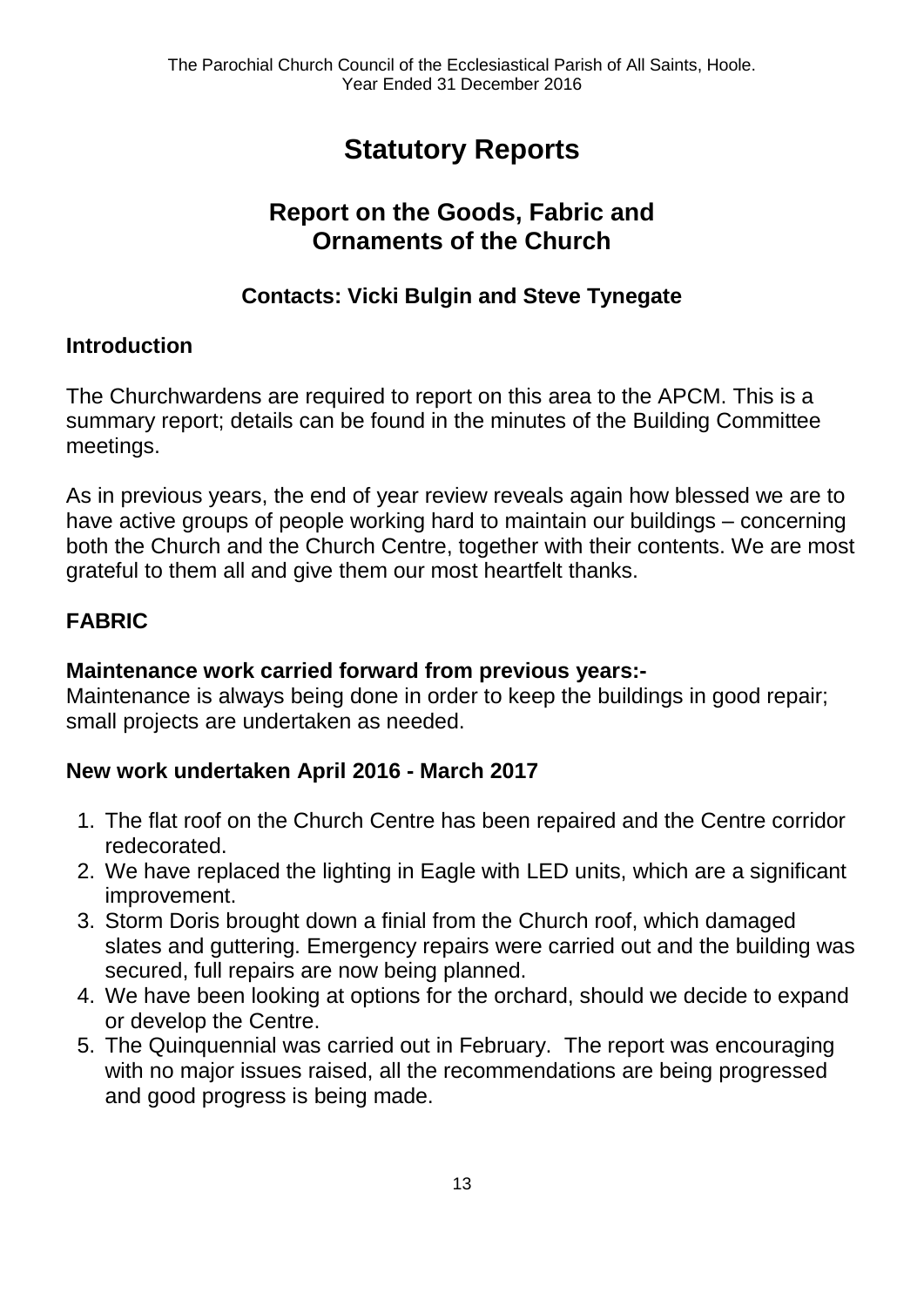#### **ORNAMENTS AND GOODS**

All the ornaments and goods of church have ben periodically checked and remain in good order. This was confirmed during the Archdeacon's Inspection, which took place in January 2017.

#### **Conclusion**

As stated, we are eternally grateful to all those who work hard to keep our buildings and grounds in good order. Our particular thanks go to Christina Beveridge, our Centre Manager, our Building Committee, chaired by Ken Wood, and to all who work behind the scenes to keep the whole Church and Centre clean, tidy and welcoming to all.

# **Report on Deanery Synod Meetings 2016**

The first meeting of the year was in May 2016 when Synod met at St Michael's, Plas Newton. The subject of the meeting was 'GraveTalk' which suggested it could be about the care of churchyards! However it turned out to be far more interesting than that! There was a short introduction about dying, death and funerals followed by groups of four or five discussing a series of questions on the three topics. The intention is that these questions can be discussed in a café situation. There is a general reluctance to discuss these three topics and the purpose of GraveTalk is to get people talking.

In September Synod met at St John the Evangelist, Ashton Hayes. Following an introduction to the Parish there were presentations from Archdeacon Mike Gilbertson on his visit to the Diocese of Melanesia (Solomon Islands) in the South Pacific which has close links with Chester Diocese and from Rev Sue Mayo on working with local schools.

The final 'meeting' on a Sunday evening in November took the form of a Deanery Eucharist at St Mary Without-the-Walls Handbridge when the preacher was the Rt Rev Libby Lane, Bishop of Stockport.

> Roy Greenwood March 2017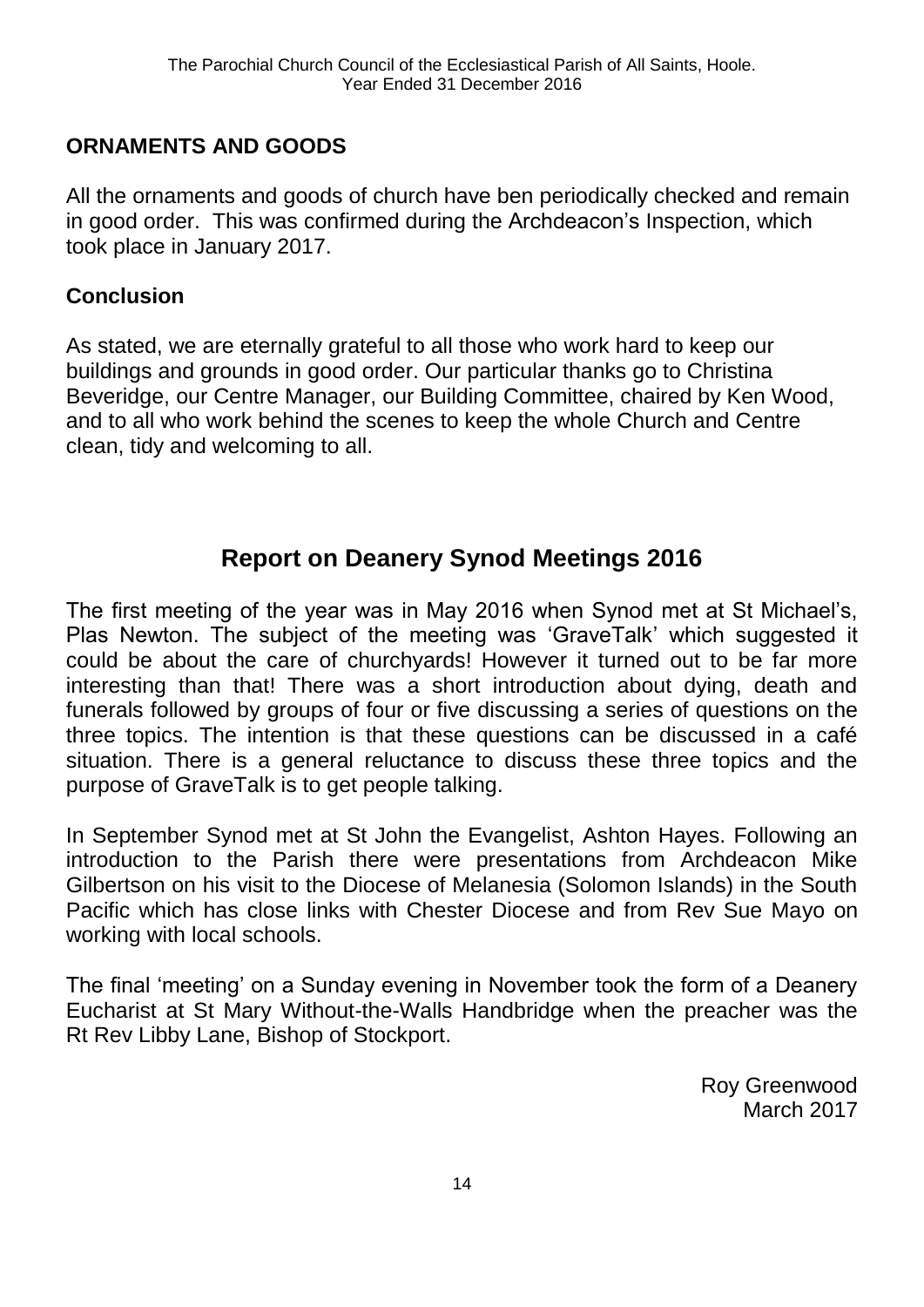# **Church Attendance**

In 2017 there are 228 parishioners on the Electoral Roll, an increase of 1 from 2016. 4 names have been removed and 5 names added. The average weekly attendance counted in October 2016 was 184 adults and approx 26 under the age of 16. There are 352 adults on our parish directory.

### **Review of the year**

The Parochial Church Council (PCC) operates through a number of committees dealing with different aspects of church business and parish life. These committees, whose dealings through the year are outlined earlier in the annual report, are all responsible to the PCC. They regularly report to the PCC through minutes and reports, which are discussed as necessary.

Through 2016 / 2017 the PCC had 19 members, consisting of clergy, churchwardens, Readers, Deanery Synod representatives and 12 elected members of the congregation; every year we elect 4 members to serve for a term of 3 years. Six meetings were held on a bi-monthly basis throughout the year. Looking back over the year there was an average level of attendance of 78% for meetings, which was an increase from last year. As many will know, Reg Bolton, a PCC member valued for his wisdom and knowledge, especially financial, was unable to attend for much of the year and has been greatly missed. We look forward to his return.

Each year the PCC deals with many issues. The challenges provided by the use of all the church buildings by many groups from within the church and the wider community continue to take time and effort. The PCC continue to explore ways to develop the church centre to ensure that it can match demand as it is very much a beacon to the local community. We are grateful for the specific skills and knowledge of members of the PCC, especially in design and building, as they develop plans to move forward. In all this, the PCC is very mindful of seeking God's guidance for the way forward. With a mind to the safety of all using the church and church centre, the PCC has had a defibrillator fitted in the building.

The PCC takes its role as an employer very seriously. Ensuring that job descriptions are up to date, new appointments are made and working conditions are appropriate for all, are just some of the issues that the PCC has dealt with over the year. The PCC values the role that the staff play as they interact with all who visit the church and is mindful to ensure that their well-being is a priority. There have been major changes to the Café as Penny and volunteers moved on